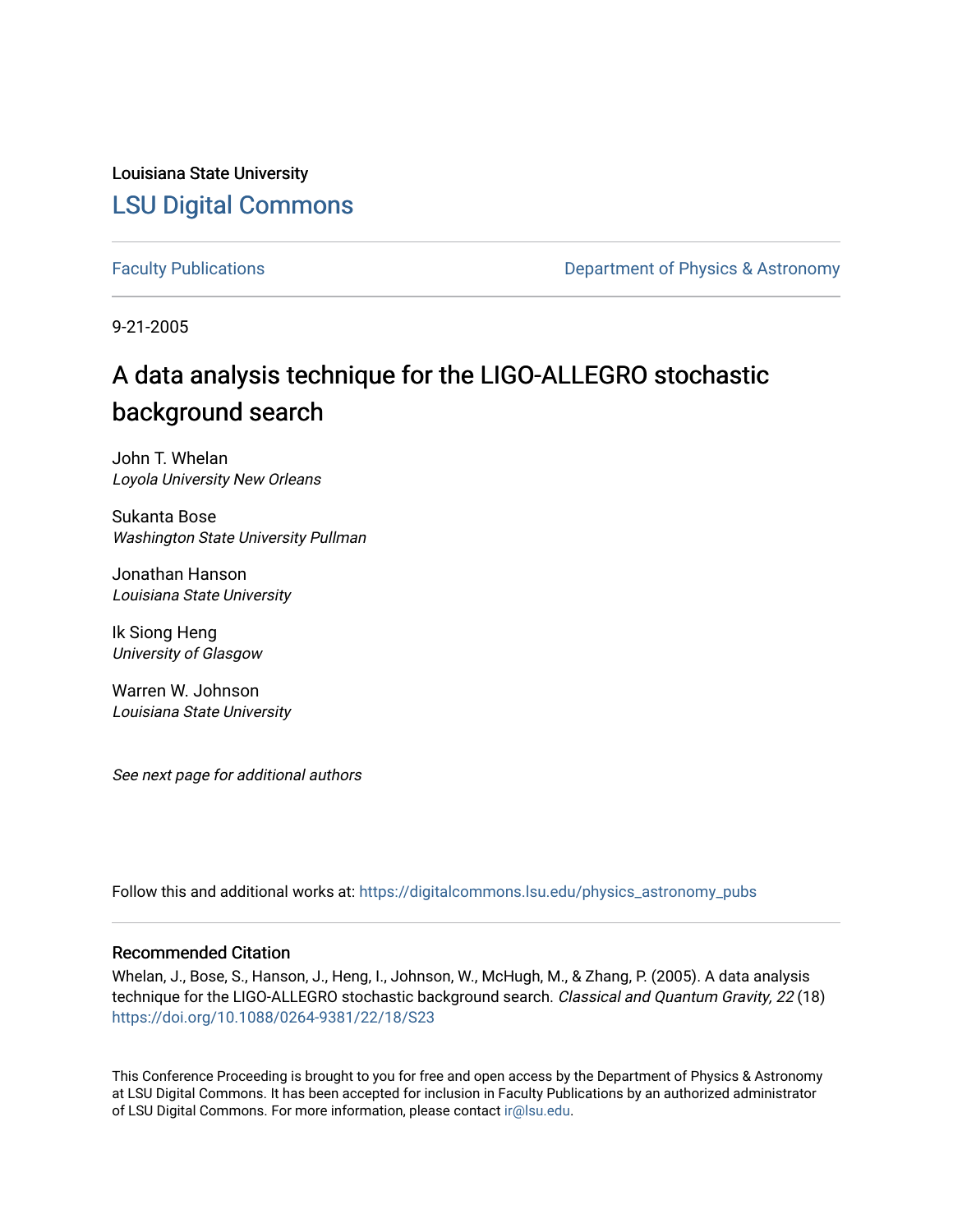## Authors

John T. Whelan, Sukanta Bose, Jonathan Hanson, Ik Siong Heng, Warren W. Johnson, Martin P. McHugh, and Peter Zhang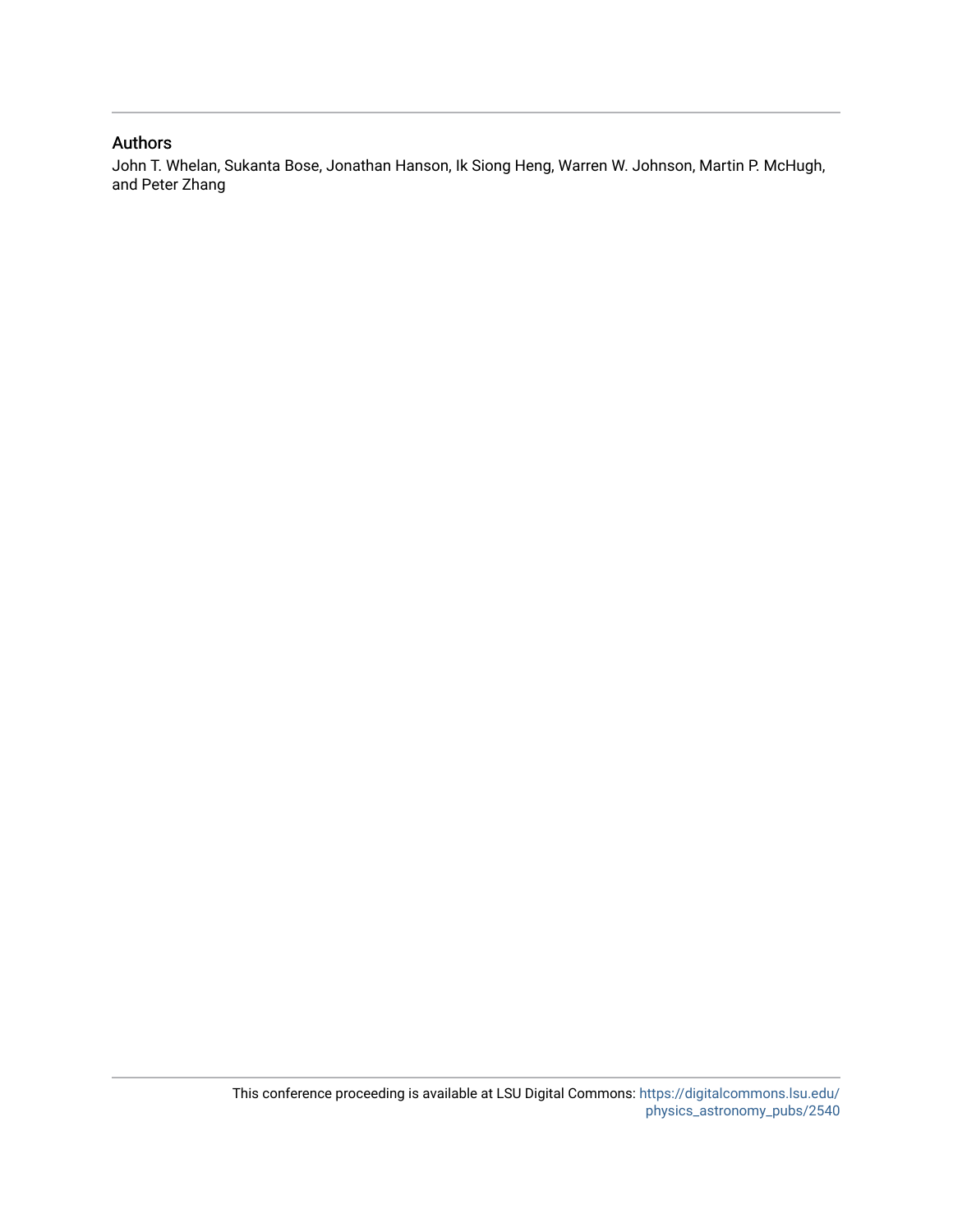# A Data Analysis Technique for the LIGO-ALLEGRO Stochastic Background Search

 ${\rm John~T~Whelan^1,~Sukanta~Bose^2,~Jonathan~Hanson^3,~Ik}$  $\mathrm{Siong\; Heng^4, \; Warren\; W\; Johnson^3, \; Martin\; P\; McHugh^1\; and}$ Peter Zhang<sup>3</sup>

<sup>1</sup> Department of Physics, Loyola University, New Orleans, Louisiana 70118, USA

<sup>2</sup>Washington State University, Pullman, Washington 99164, USA

<sup>3</sup> Department of Physics and Astronomy, Louisiana State University, Baton

<sup>4</sup> Department of Physics and Astronomy, University of Glasgow, Glasgow, G12 8QQ, United Kingdom

Abstract. We describe the cross-correlation measurements being carried out on data from the LIGO Livingston Observatory and the ALLEGRO resonant bar detector. The LIGO data are sampled at 16384 Hz while the ALLEGRO data are base-banded, i.e., heterodyned at 899 Hz and then sampled at 250 Hz. We handle these different sampling parameters by working in the Fourier domain, and demonstrate the approximate equivalence of this measurement to a hypothetical time-domain method in which both data streams are upsampled.

PACS numbers: 04.80.Nn, 07.05.Kf, 98.70.Vc E-mail: jtwhelan@loyno.edu

#### 1. Introduction

Analysis is currently underway to search for the signature of a stochastic gravitationalwave background (SGWB) by correlating the signals of the 4 km interferometer (IFO) at the LIGO Livingston Observatory (LLO)[\[1,](#page-11-0) [2\]](#page-11-1) with the ALLEGRO resonant bar detector  $[3, 4, 5]$  $[3, 4, 5]$  $[3, 4, 5]$ . As described elsewhere  $[6]$ , the LLO-ALLEGRO experiment is sensitive to a higher frequency range than the corresponding experiment using LLO and the IFOs at the LIGO Hanford Observatory (LHO)[\[7\]](#page-11-6), thanks to the relative proximity of the ALLEGRO and LLO sites. Additionally, the ALLEGRO detector can be rotated, changing the response of the experiment to a SGWB and thus providing a means to distinguish gravitational-wave (GW) correlations from correlated noise.[\[8\]](#page-11-7).

The results of a cross-correlation measurement using data taken during LIGO's second science run (S2) will be reported in the near future.[\[9\]](#page-11-8) The present work describes some details of the analysis procedure used, notably the handling of the different sampling rates of the data taken by the two detectors, and the heterodyned nature of the ALLEGRO data. The procedure applied here may prove useful in coherent measurements involving data sampled at different rates, such as data from the LIGO and Virgo[\[10\]](#page-11-9) IFOs.

Rouge, Louisiana 70803, USA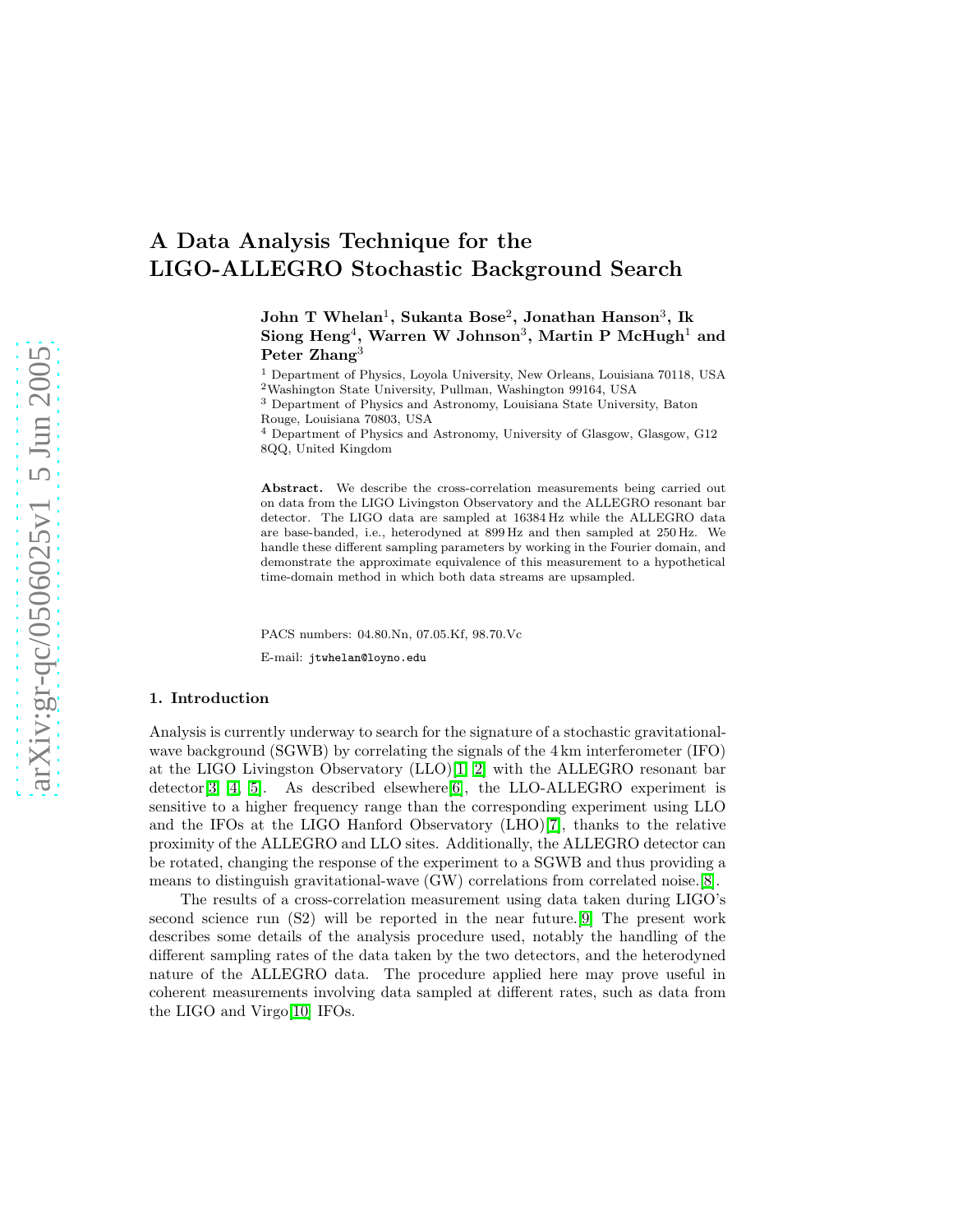#### 2. Stochastic Gravitational-Wave Backgrounds

#### 2.1. Definitions

A gravitational wave (GW) is described by the metric tensor perturbation  $h_{ab}(\vec{r}, t)$ . A given GW detector, located at position  $\vec{r}_{\text{det}}$  on the Earth, will measure a GW strain which is some projection of this tensor:

$$
h(t) = h_{ab}(\vec{r}_{\text{det}}, t)d^{ab} \tag{1}
$$

where  $d^{ab}$  is the detector response tensor, which is

$$
d_{\text{(ifo)}}^{ab} = \frac{1}{2} (\hat{x}^a \hat{x}^b - \hat{y}^a \hat{y}^b)
$$
\n(2)

for an interferometer with arms parallel to the unit vectors  $\hat{x}$  and  $\hat{y}$  and

$$
d_{\text{(bar)}}^{ab} = \hat{u}^a \hat{u}^b \tag{3}
$$

for a resonant bar with long axis parallel to the unit vector  $\hat{u}$ .

A stochastic GW background (SGWB) can arise from a superposition of uncorrelated cosmological or astrophysical sources. Such a background, if isotropic, unpolarized, stationary and Gaussian, will generate a cross-correlation between the strains measured by two detectors.[\[12,](#page-11-10) [13,](#page-11-11) [14\]](#page-11-12) In terms of the continuous Fourier transform defined by

$$
\widetilde{a}(f) = \int_{-\infty}^{\infty} dt \, a(t) \, \exp(-i2\pi f[t - t_0]) \;, \tag{4}
$$

<span id="page-3-1"></span><span id="page-3-0"></span>(where  $t_0$  is an arbitrarily-chosen time origin) the expected cross-correlation is

$$
\langle \widetilde{h}_1^*(f)\widetilde{h}_2(f')\rangle = \frac{1}{2}\delta(f - f')P_{\text{gw}}(f)\,\gamma_{12}(f) \tag{5}
$$

where

$$
\gamma_{12}(f) = d_{1ab} d_2^{cd} \frac{5}{4\pi} \iint d^2\Omega_{\hat{n}} P^{\text{TT}\hat{n}ab} e^{i2\pi f \hat{n} \cdot (\vec{r}_2 - \vec{r}_1)/c}
$$
(6)

is the overlap reduction function[\[11\]](#page-11-13) between the two detectors, defined in terms of the projector  $P^{\text{TT}\hat{n}ab}_{cd}$  onto traceless symmetric tensors transverse to the unit vector  $\hat{n}$ . Figure [1](#page-4-0) shows the overlap reduction functions for several detector pairs of interest.

 $P_{\text{gw}}(f)$  is the one-sided spectrum of the SGWB. This is the one-sided power spectral density (PSD) the background would generate in an interferometer with perpendicular arms, which can be seen from [\(5\)](#page-3-0) and the fact that the overlap reduction function of such an interferometer with itself is unity. Since the overlap reduction function of a resonant bar with itself is  $4/3$  (see [\[15\]](#page-11-14) for more details), the PSD of the strain measured by a bar detector due to the SGWB would be  $(4/3)P_{gw}(f)$ .

A related measure of the spectrum is the dimensionless quantity  $\Omega_{\rm gw}$ , the GW energy density per unit logarithmic frequency divided by the critical energy density  $\rho_c$  need to close the universe:

$$
\Omega_{\rm gw}(f) = \frac{f}{\rho_{\rm c}} \frac{d\rho_{\rm gw}}{df} = \frac{10\pi^2}{3H_0^2} f^3 P_{\rm gw}(f) \; . \tag{7}
$$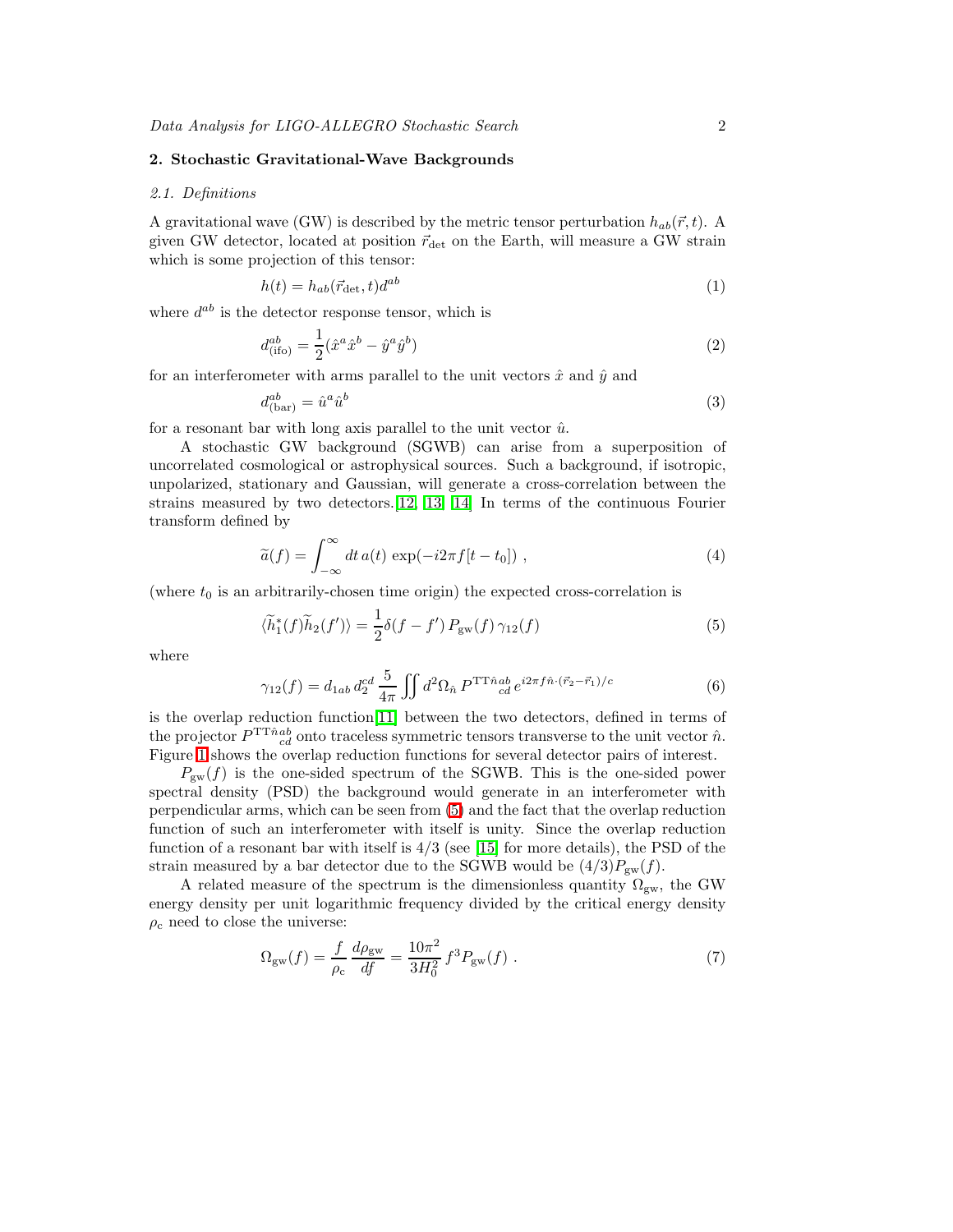

<span id="page-4-0"></span>Figure 1. The overlap reduction function for LIGO Livingston Observatory (LLO) with ALLEGRO and with LIGO Hanford Observatory (LHO). The three LLO-ALLEGRO curves correspond to the three orientations in which ALLEGRO was operated during LIGO's S2 run: "XARM" (N72°E) is nearly parallel to the xarm of LLO ("aligned"); "YARM" (N18◦W) is nearly parallel to the y-arm of LLO ("anti-aligned"); "NULL" (N63 $^{\circ}$ W) is halfway in between these two orientations (a "null alignment" midway between the two LLO arms). The LLO-LHO overlap reduction function is shown for reference.

#### 2.2. Detection Method

The standard method to search for such a background is to cross-correlate the outputs of two gravitational wave detectors [\[12\]](#page-11-10). If each detector signal  $s_{1,2}(t)$  is assumed to be made up of a gravitational wave component  $h_{1,2}(t)$  plus an instrumental noise component

$$
s_{1,2}(t) = h_{1,2}(t) + n_{1,2}(t)
$$
\n<sup>(8)</sup>

<span id="page-4-2"></span>and the noise in the two detectors is approximately uncorrelated but significantly larger than the gravitational-wave signal, then the average cross-correlation should come from the stochastic GW background:

$$
\langle \tilde{s}_1^*(f)\tilde{s}_2(f')\rangle \approx \langle \tilde{h}_1^*(f)\tilde{h}_2(f')\rangle = \frac{1}{2}\delta(f - f')P_{\text{gw}}(f)\,\gamma_{12}(f) \tag{9}
$$

<span id="page-4-3"></span>while the average auto-correlation should come from the noise:

$$
\langle \tilde{s}_{1,2}^*(f)\tilde{s}_{1,2}(f')\rangle \approx \langle \tilde{n}_{1,2}^*(f)\tilde{n}_{1,2}(f')\rangle = \frac{1}{2}\delta(f - f')P_{1,2}(f)
$$
 (10)

<span id="page-4-1"></span>If we construct a cross-correlation statistic

$$
Y^{c} = \int dt_1 dt_2 s_1(t_1) Q(t_1 - t_2) s_2(t_2) = \int df \, \widetilde{s}_1^*(f) \, \widetilde{Q}(f) \, \widetilde{s}_2(f) \tag{11}
$$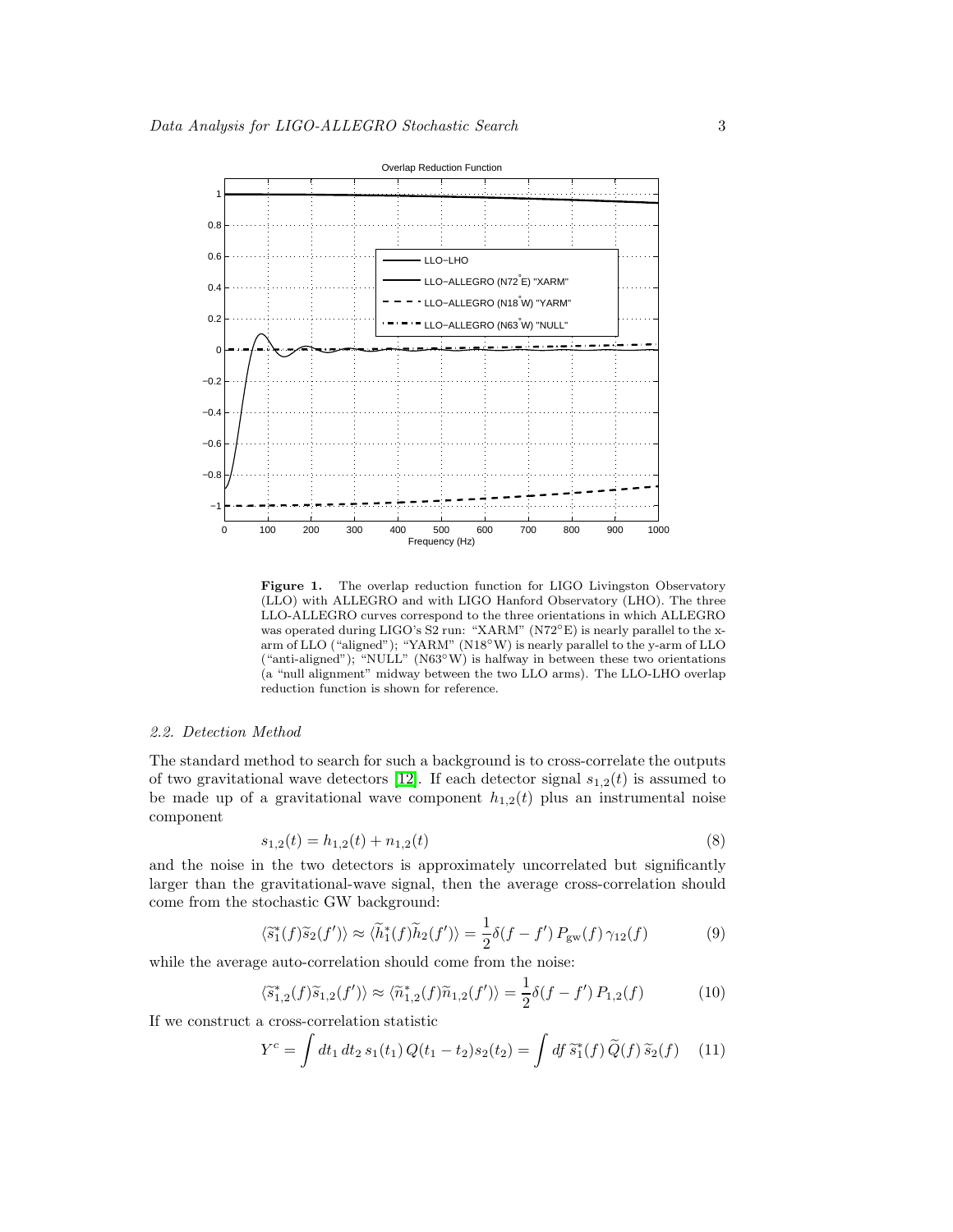<span id="page-5-0"></span>the expected statistics of  $(11)$  are given by [\[16\]](#page-11-15)

$$
\mu_{Y^c} = \langle Y^c \rangle \approx \frac{T}{2} \int_{-\infty}^{\infty} df \,\gamma(|f|) \, P_{\rm gw}(f) \widetilde{Q}(f) \tag{12}
$$

<span id="page-5-1"></span>and

$$
\sigma_{Y^c}^2 = \langle (Y^c - \mu_{Y^c})^2 \rangle \approx \frac{T}{4} \int_{-\infty}^{\infty} df P_1(f) P_2(f) |\tilde{Q}(f)|^2 \tag{13}
$$

<span id="page-5-3"></span>Using [\(12\)](#page-5-0) and [\(13\)](#page-5-1), the optimal choice for the filter  $\widetilde{Q}(f)$ , given a predicted shape for the spectrum  $P_{gw}(f)$  can be shown[\[16\]](#page-11-15) to be

$$
\widetilde{Q}(f) \propto \frac{\gamma(|f|) P_{\text{gw}}(f)}{P_1(f) P_2(f)}\tag{14}
$$

This has negligible support when  $P_1(f)$  or  $P_2(f)$  is large, which allows one to limit the integration in [\(11\)](#page-4-1) to a finite range of frequencies.

In Sec. [3](#page-5-2) we consider how the approximate continuous-time expressions [\(12\)](#page-5-0) and [\(13\)](#page-5-1) manifest themselves given the different discrete sampling parameters of the LIGO and ALLEGRO detectors.

#### <span id="page-5-2"></span>3. Data Analysis Technique

#### 3.1. Frequency-Domain Method

As described in [\[6\]](#page-11-5), the frequency range of sensitivity correlation measurements involving the ALLEGRO resonant bar detector and the LIGO Livingston Observatory 40 km away is determined by the sensitive bandwidth of ALLEGRO [\[3,](#page-11-2) [5\]](#page-11-4), which is limited to a band a few tens of hertz wide near 900 Hz. Due to the relatively narrowband nature of the detector response, the data are base-banded, i.e., heterodyned at 899 Hz (during the S2 run) and downsampled to 250 Hz, so that the data represent a frequency range from  $(899 - 125)$  Hz = 774 Hz to  $(899 + 125)$  Hz = 1024 Hz. The LIGO data are sampled at a frequency of 16384 Hz and therefore represent frequencies ranging from −8192 Hz to 8192 Hz.

Previous work[\[6\]](#page-11-5) proposed resampling and heterodyning the LIGO data before cross-correlation with ALLEGRO data. However, since this would involve not only downsampling by powers of two but also upsampling by a factor of  $5<sup>3</sup>$ , the current approach is to approximate [\(11\)](#page-4-1) in the frequency domain.

First, we describe the relationship between the discretely sampled data in each instrument and the underlying continuous time series  $s_{1,2}(t)$ . The first time series, which we will take to be the LIGO data, is sampled at a frequency  $(\delta t_1)^{-1}$ , which for the sake of this example we will take to be 2048 Hz.‡ Before sampling, it is low-pass filtered to avoid aliasing of higher-frequency data into the analysis band. We idealize the effects of this anti-aliasing filter by defining

$$
\widetilde{S}_1(f) = \begin{cases} \widetilde{s}_1(f) & |f| < \frac{1}{2\,\delta t_1} \\ 0 & |f| > \frac{1}{2\,\delta t_1} \end{cases} \tag{15}
$$

and writing the discretely-sampled signal as

$$
S_1[j] = S_1(t_0 + j \,\delta t_1) \qquad j = 0, \dots, N_1 - 1 \tag{16}
$$

‡ The actual sampling rate is 16384 Hz, but we digitally downsample the data before analysis, a process which is straightforward enough that we don't need to explicitly address it here.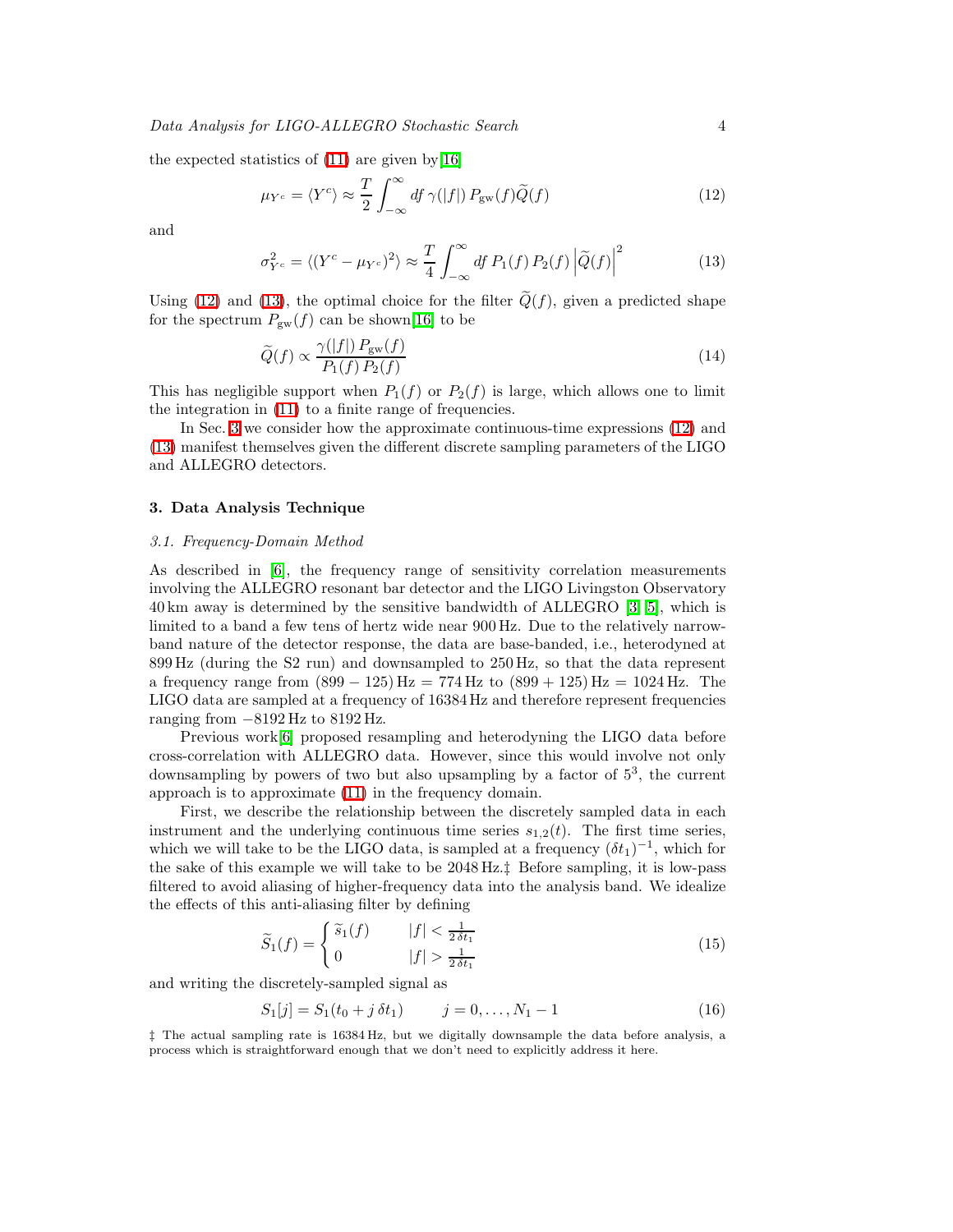The ALLEGRO data are first heterodyned at  $f_2^h = 899$  Hz to produce a continuous time series

$$
s_2^h(t) = e^{-i2\pi f_2^h(t - t_0)} s_2(t)
$$
\n(17)

then anti-alias filtered

$$
\widetilde{S}_2^h(f) = \begin{cases}\n\widetilde{s}_2^h(f) = \widetilde{s}_2(f_2^h + f) & |f| < \frac{1}{2\,\delta t_2} \\
0 & |f| > \frac{1}{2\,\delta t_2}\n\end{cases}\n\tag{18}
$$

and sampled at  $(\delta t_2)^{-1} = 250 \,\text{Hz}$  to obtain

$$
S_2^h[k] = S_2^h(t_0 + k \,\delta t_2) \qquad k = 0, \dots, N_2 - 1 \tag{19}
$$

Note that this signal is now intrinsically complex. The "unheterodyned" time series  $S_2(t) = e^{i2\pi f_2^h(t-t_0)} S_2^h(t)$  is a band-passed version of the original signal

$$
\widetilde{S}_2(f) = \begin{cases}\n\widetilde{s}_2(f) & |f - f_2^h| < \frac{1}{2\delta t_2} \\
0 & |f - f_2^h| > \frac{1}{2\delta t_2}\n\end{cases}\n\tag{20}
$$

While  $s_2(t)$  is real,  $S_2(t)$  is not, as a result of the bandpass.

In our analysis, we construct an ensemble of statistics, each calculated by cross-correlating  $T = 60$  s worth of data for each instrument, which amounts to  $N_1 = T/(\delta t_1) = 122880$  points worth of LLO data and  $N_2 = T/(\delta t_2) = 15000$  points worth of ALLEGRO data. The LLO data are windowed and zero-padded out to a length  $M_1 = 2N_1$  and discrete Fourier transformed to produce

$$
\widehat{wS}_1[\ell] = \sum_{j=0}^{N_1-1} w_1[j] S_1[j] e^{-i2\pi \ell j/M_1} = \sum_{j=0}^{N_1-1} w_1[j] S_1[j] e^{-i2\pi \ell \delta f j \delta t_1}(21)
$$

where  $\delta f = (\delta t_1 M_1)^{-1} = (2T)^{-1} = \frac{1}{120}$  Hz for  $T = 60$  s, and  $\ell = -N_1, \ldots, N_1 - 1$ . Meanwhile, the ALLEGRO data are windowed and zero-padded out to a length  $M_2 = 2N_2$  and discrete Fourier transformed to produce

$$
\widehat{wS}_2[\ell] = \sum_{k=0}^{N_2-1} w_2[k] S_2^h[k] e^{-i2\pi\ell k/M_2} e^{i2\pi f_2^h k \delta t_2}
$$

$$
= \sum_{k=0}^{N_2-1} w_2[k] S_2^h[k] e^{-i2\pi(\ell \delta f - f_2^h) k \delta t_2}
$$
(22)

where  $\delta f = (\delta t_2 M_2)^{-1}$  is the same frequency resolution as before, and  $\ell = \frac{f_2^h}{\delta f}$  $N_2, \ldots, \frac{f_2^h}{\delta f} + N_2 - 1$ . With these definitions,

$$
\delta t_{1,2} \,\widehat{wS}_{1,2}[\ell] \sim \widetilde{S}_{1,2}(\ell \,\delta f) \tag{23}
$$

<span id="page-6-0"></span>so if we construct a frequency-domain optimal filter  $\tilde{Q}(f)$ , we can obtain an approximate analogue  $Y \sim Y^c$  for the  $Y^c$  defined in [\(11\)](#page-4-1) by constructing the statistic

$$
Y = \sum_{\ell=\ell_{\min}}^{\ell_{\max}} \delta f \left(\delta t_1 \, \widehat{wS}_1[\ell]\right)^* \widetilde{Q}(\ell \, \delta f) \left(\delta t_2 \, \widehat{wS}_2[\ell]\right) \tag{24}
$$

where  $(\ell_{\min} \delta f, \ell_{\max} \delta f)$  is the frequency range over which  $\tilde{Q}(f)$  has significant support. Because of the factor of  $P_1(f)P_2(f)$  in the denominator of [\(14\)](#page-5-3), this is limited to a subset of the frequency ranges associated with both the LLO and ALLEGRO data, as illustrated in Figure [2.](#page-7-0)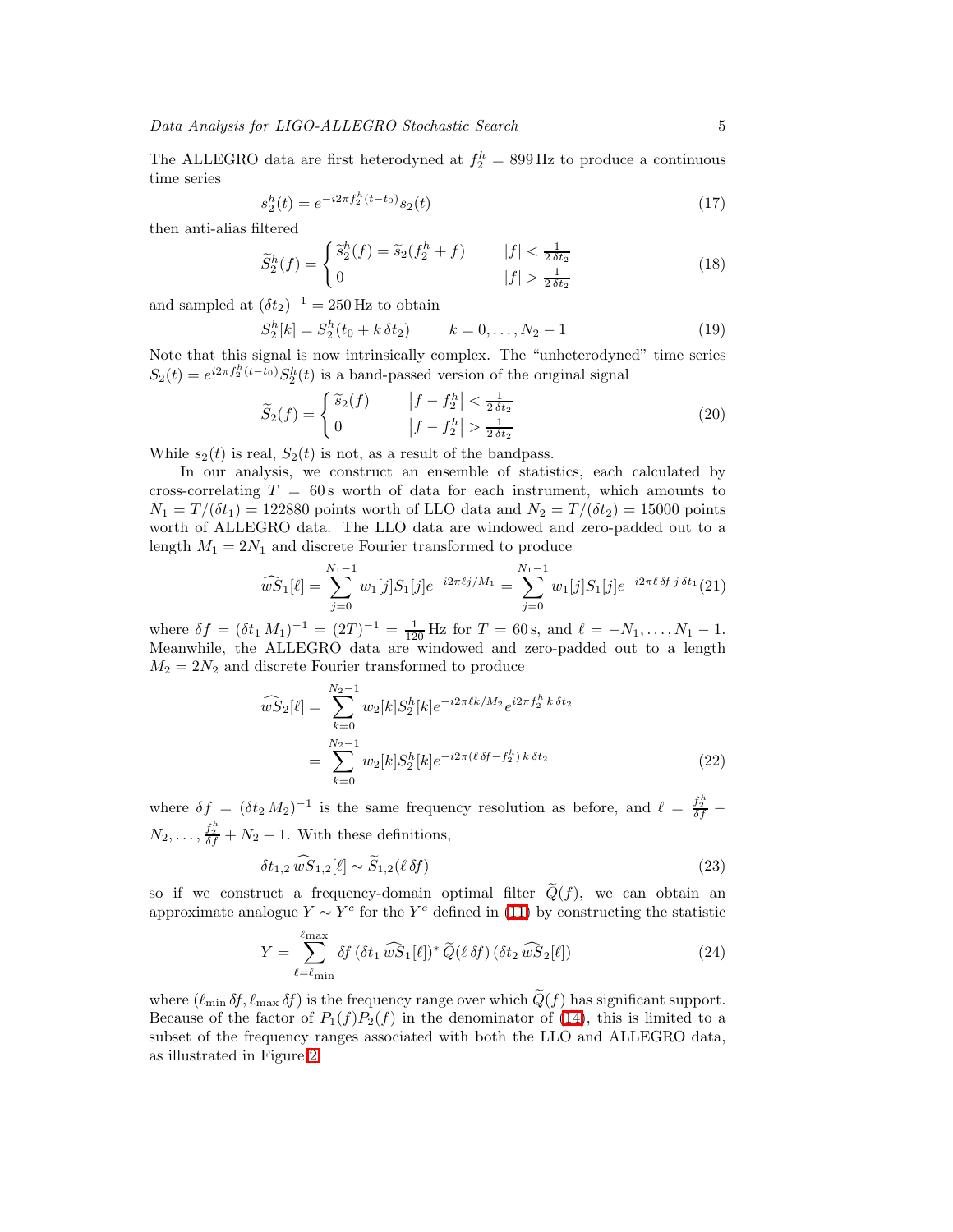

<span id="page-7-0"></span>Figure 2. The frequency ranges covered by Fourier-transformed LLO and ALLEGRO data and the optimal filter used for analysis. The vertical scales are arbitrary and the data are meant to be illustrative only. If LLO data are downsampled to 2048 Hz, their discrete Fourier transform covers frequencies from -1024 Hz to 1024 Hz. The ALLEGRO data are heterodyned at 899 Hz and sampled at 250 Hz, which makes the frequencies represented range from 774 Hz to 1024 Hz. The optimal filter has non-negligible support only for  $850 Hz \le f \le 950 Hz$ , so those are the only frequencies included in the cross-correlation.

#### 3.2. Time-Domain Equivalent

In this section we consider a time-domain cross-correlation equivalent to the discrete frequency-domain approximation [\(24\)](#page-6-0) and explicitly calculate the discrete-time equivalents of [\(12\)](#page-5-0) and [\(13\)](#page-5-1).

One conceptually simple approach to cross-correlating these two data streams in the time domain would be to upsample both to the same sampling frequency. This should work as long as the ratio of the sampling rates is a rational number. We define  $r_1$  and  $r_2$  as the smallest integers such that

$$
\frac{\delta t_1}{\delta t_2} = \frac{r_1}{r_2} \tag{25}
$$

(in the present example,  $r_1 = 125$  and  $r_2 = 1024$ ) and then define

$$
\delta t = \frac{\delta t_1}{r_1} = \frac{\delta t_2}{r_2} \tag{26}
$$

(In the present example,  $(\delta t)^{-1} = 256000 \text{ Hz}$ .) These upsampled time series would then each contain

$$
N = N_1 r_1 = N_2 r_2 \tag{27}
$$

points. (In the present example,  $N = 15360000$ .) The method used to upsample the data does not interest us, since we won't actually perform the time-domain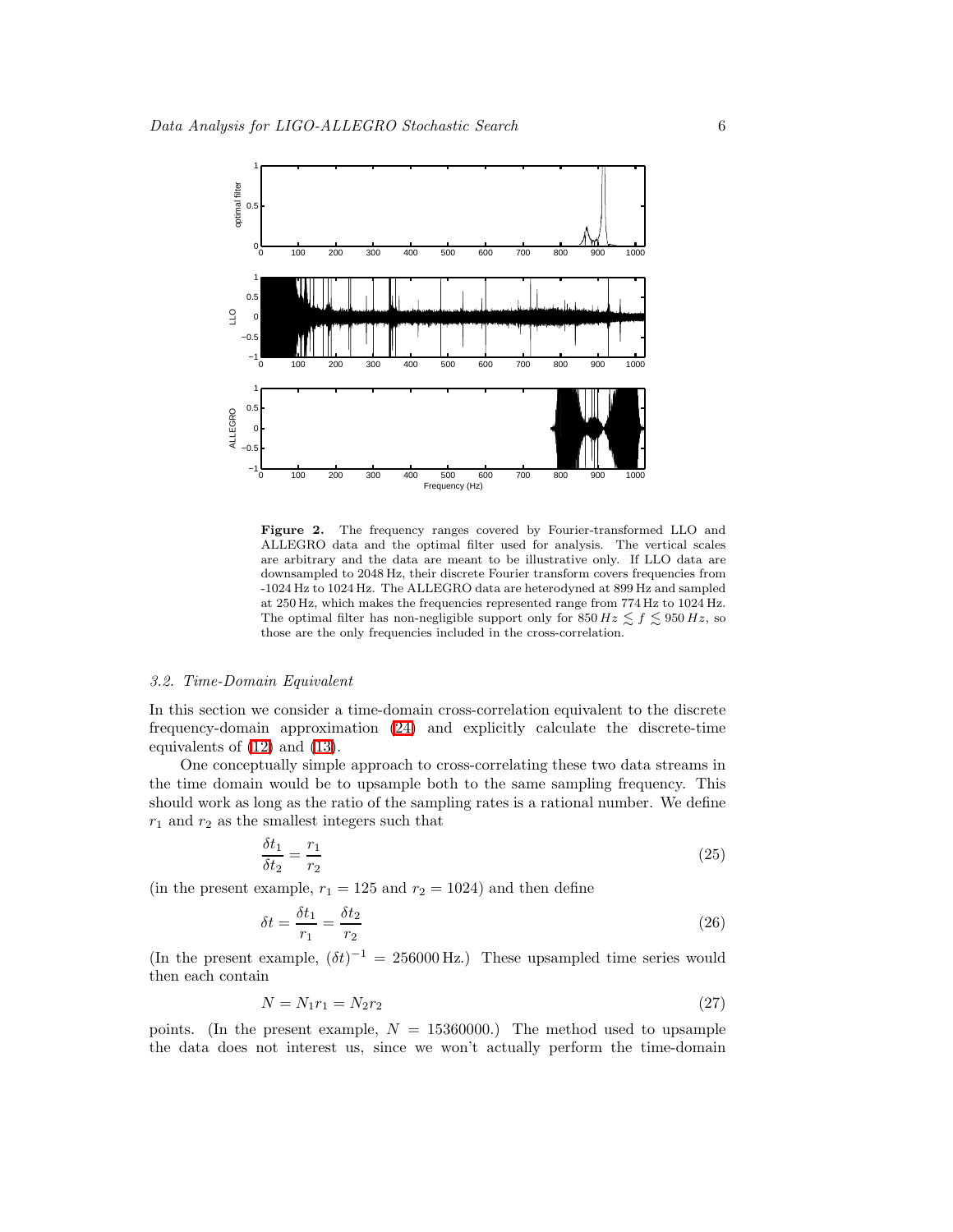upsampling. Instead, we idealize the result as the discrete sampling of the bandpassed time series  $S_1(t)$  and  $S_2^h(t)$ :

$$
S_1^r[J] = S_1(t_0 + j \,\delta t) \qquad J = 0, \dots, N \tag{28}
$$

$$
S_2^{hr}[K] = S_2^h(t_0 + K \,\delta t) \qquad K = 0, \dots, N \tag{29}
$$

<span id="page-8-0"></span>If we also assume that  $f_2^h + 1/2\delta t_2 < 1/2\delta t$ , there is no loss of information in going between the heterodyned and non-heterodyned data streams at the higher sampling rate. It is thus reasonable to think of the cross-correlation statistic as

$$
Y^r = \sum_{J=0}^{N-1} \delta t \sum_{K=0}^{N-1} \delta t w_1^r [J] S_1^r [J]^* Q^r [J - K] w_2^r [K] S_2^r [K]
$$
(30)  

$$
= \sum_{J=0}^{N-1} \delta t \sum_{K=0}^{N-1} \delta t w_1^r [J] S_1^r [J]^* Q^r [J - K] e^{i2\pi f_2^h K \delta t} w_2^r [K] S_2^{hr} [K]
$$

(The factors of  $\delta t$  are to facilitate comparison with the continuous-time idealization.) The optimal filter  $Q[J - K]$  depends only on the difference between the two indices, consistent with the assumption that we're considering stationary random processes, but the introduction of the two N-point window functions  $\{w_{1,2}[J]$  (assumed to be real) allows us to control edge effects by smoothing out the onset and ending of the analyzed data, and the complex exponential accounts for the heterodyning.

<span id="page-8-1"></span>On the other hand, the analysis is not actually done with the upsampled time series  $S_1^r[J]$  and  $S_2^{hr}[K]$ , but with the original  $S_1[j]$  and  $S_2^h[k]$ . So if we calculated a time-domain cross-correlation statistic, it would be

$$
Y = \sum_{j=0}^{N_1-1} \delta t_1 \sum_{k=0}^{N_2-1} \delta t_2 w_1[j] S_1[j]^* Q^h[j,k] w_2[k] S_2^h[k]
$$
 (31)

Again, the bandpass tells us that the upsampled data streams don't have any higherfrequency content that's not present in the original ones. So we should get roughly the same cross-correlation statistic if we limit the sum in  $(30)$  to J an integer multiple of  $r_1$  and K an integer multiple of  $r_2$ , and then multiply by  $r_1r_2$  to compensate for having taken fewer terms. This means  $Y^r \approx Y$  with

$$
Q^{h}[j,k] = Q^{r}[r_{1}j - r_{2}k] e^{i2\pi f_{2}^{h}k \delta t_{2}}
$$
\n(32)

Since the sums over j and k in [\(31\)](#page-8-1) both range from 0 to  $N-1$ , the argument of  $Q[j - k]$  ranges from  $-(N - 1)$  to  $N - 1$ , so a discrete Fourier transform (DFT) of Q will need to include at least  $2N-1$  points. Since it is often more convenient to work with a 2N-point DFT than a  $2N-1$ -point one (e.g., if N is a power of two or a product of small primes), we will in general zero-pad  $Q[m]$  out to  $M \geq 2N-1$  points, with the "extra" values (i.e., those with  $N - 1 < m \le M - 1$ ) defined by

$$
Q[m] = \begin{cases} 0 & N-1 < m < M-(N-1) \\ Q[m-M] & M-(N-1) \le m < M \end{cases}
$$
 (33)

<span id="page-8-2"></span>before defining the discrete Fourier transform

$$
\widehat{Q}[\ell] = \sum_{m=0}^{M-1} e^{-i2\pi m\ell/M} Q^r[m] = \sum_{m=-(N-1)}^{N-1} e^{-i2\pi m\ell/M} Q^r[m]. \tag{34}
$$

§ The analysis of windowing effects described here is a generalization of that described in [\[17\]](#page-11-16) and used in [\[7\]](#page-11-6) for two data streams sampled at the same rate.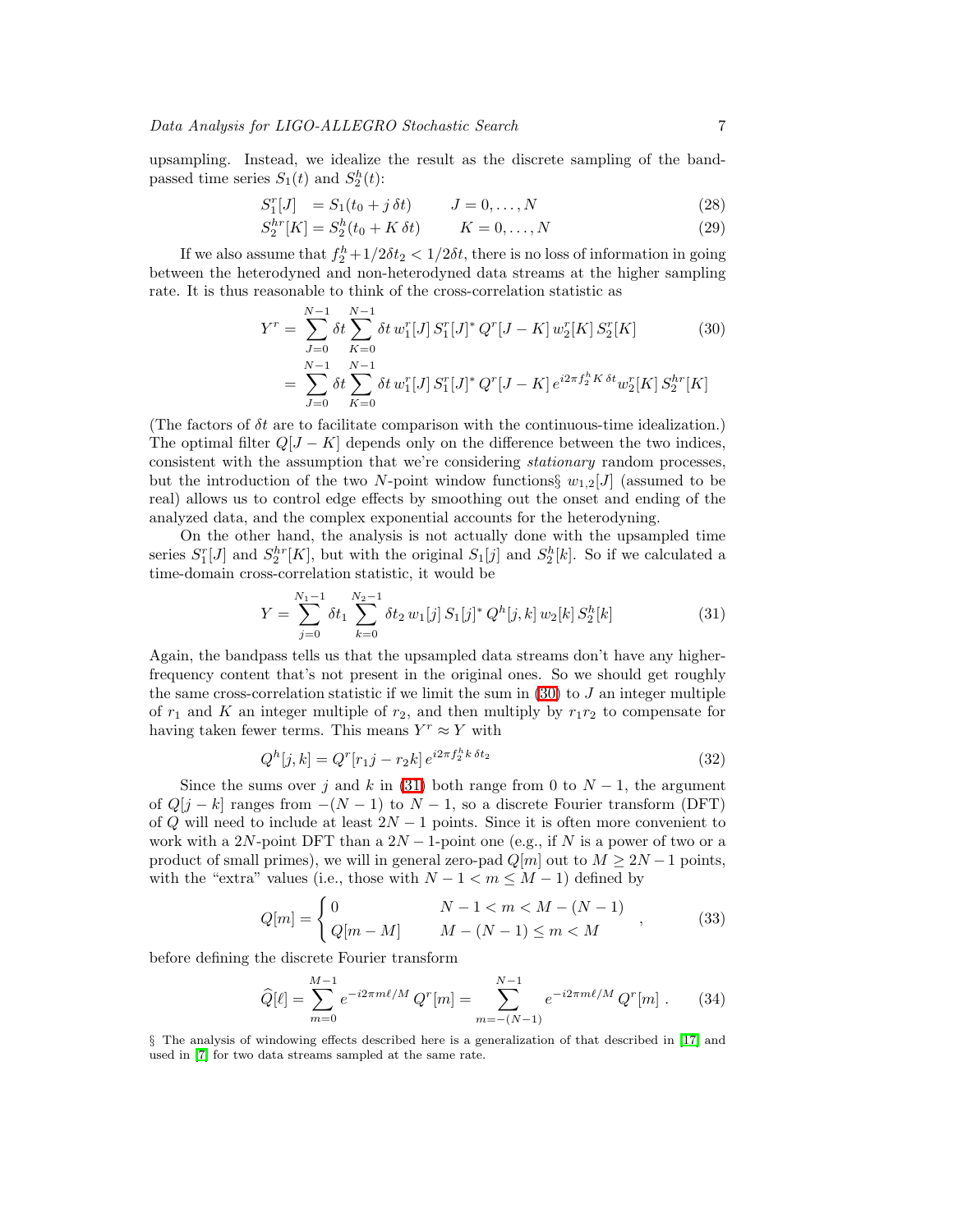We can transform  $(31)$  into the frequency domain using the inverses of  $(4)$  and  $(34)$ :

$$
S_{1,2}(t) = \int_{-\infty}^{\infty} df \, e^{i2\pi f(t-t_0)} \, \widetilde{S}_{1,2}(f) \tag{35}
$$

$$
Q^{r}[m] = \frac{1}{M} \sum_{\ell=0}^{M-1} e^{i2\pi m\ell/M} \,\widehat{Q}[\ell] \tag{36}
$$

<span id="page-9-0"></span>the result is

$$
Y = \frac{1}{M} \sum_{\ell=0}^{M-1} (\delta t)^2 \widehat{Q}[\ell] \left( \int_{-\infty}^{\infty} df_1 \widehat{W}_1([f_{\ell} - f_1]T) \widetilde{S}_1(f_1) \right)^*
$$

$$
\times \left( \int_{-\infty}^{\infty} df_2 \widehat{W}_2([f_{\ell} - f_2]T) \widetilde{S}_2(f_2) \right)
$$
(37)

<span id="page-9-2"></span>where  $\delta f = (M \,\delta t)^{-1}$ ,  $f_{\ell} = \ell \,\delta f$ , and the transformed window

$$
\widehat{W}_{1,2}(x) = \sum_{j=0}^{N-1} e^{-i2\pi x j/N_{1,2}} w_{1,2}[j]
$$
\n(38)

is equivalent to an  $N_1$  or  $N_2$ -point discrete Fourier transform, but not limited to integer arguments. Note that by construction  $\hat{W}_{1,2}(x)$  is periodic with period  $N_{1,2}$ :  $\widehat{W}_{1,2}(x+N_{1,2})=\widehat{W}_{1,2}(x).$ 

#### 3.3. Mean and Variance of the Statistic

We can get expressions for the expected mean and variance of [\(37\)](#page-9-0) by applying [\(9\)](#page-4-2) and [\(10\)](#page-4-3), and noting that if we define  $c_{ij}(f)$  by

$$
\langle \widetilde{s}_i(f)^* \widetilde{s}_j(f') \rangle = \delta(f - f') c_{ij}(f) \tag{39}
$$

so that  $c_{ii}(f) = \frac{1}{2}P_i(f)$  and  $c_{12}(f) = \frac{1}{2}P_{gw}(f)\gamma_{12}(f)$ , then

$$
\langle \widetilde{S}_i(f)^* \widetilde{S}_j(f') \rangle = \delta(f - f') C_{ij}(f) \tag{40}
$$

where

$$
C_{ij}(f) = \begin{cases} c_{ij}(f) & f_2^h - \frac{1}{2\delta t_2} < f < \min\left(\frac{1}{2\delta t_1}, f_2^h + \frac{1}{2\delta t_2}\right) \\ 0 & \text{otherwise} \end{cases}
$$
(41)

<span id="page-9-1"></span>The mean is

$$
\mu = \langle Y \rangle = \frac{1}{M} \sum_{\ell=0}^{M-1} (\delta t_1)(\delta t_2) \widehat{Q}[\ell]
$$
  
 
$$
\times \int_{-\infty}^{\infty} df \widehat{W}_1([f_{\ell} - f]T)^* \widehat{W}_2([f_{\ell} - f]T) C_{12}(f) \tag{42}
$$

As before, the restricted support of  $C_{12}(f)$  means that we can change the limits of the frequency integral from  $(-\infty, \infty)$  to  $\left(-\frac{1}{2 \delta t}, \frac{1}{2 \delta t}\right)$ .

In this case, the periodicity of the windowing functions means that if they're sufficiently sharply peaked about zero argument, we must have  $(f_{\ell}-f)T$  approximately equal to  $0 \mod N_1$  and  $0 \mod N_2$ . But since N is the lowest common multiple of  $N_1$ and  $N_2$ , this is equivalent to the condition that  $(f_{\ell} - f)T \approx 0 \mod N$ , which is true for at most one frequency in the range  $f_2^h - \frac{1}{2\delta t_2} < f < \min\left(\frac{1}{2\delta t_1}, f_2^h + \frac{1}{2\delta t_2}\right)$ , and that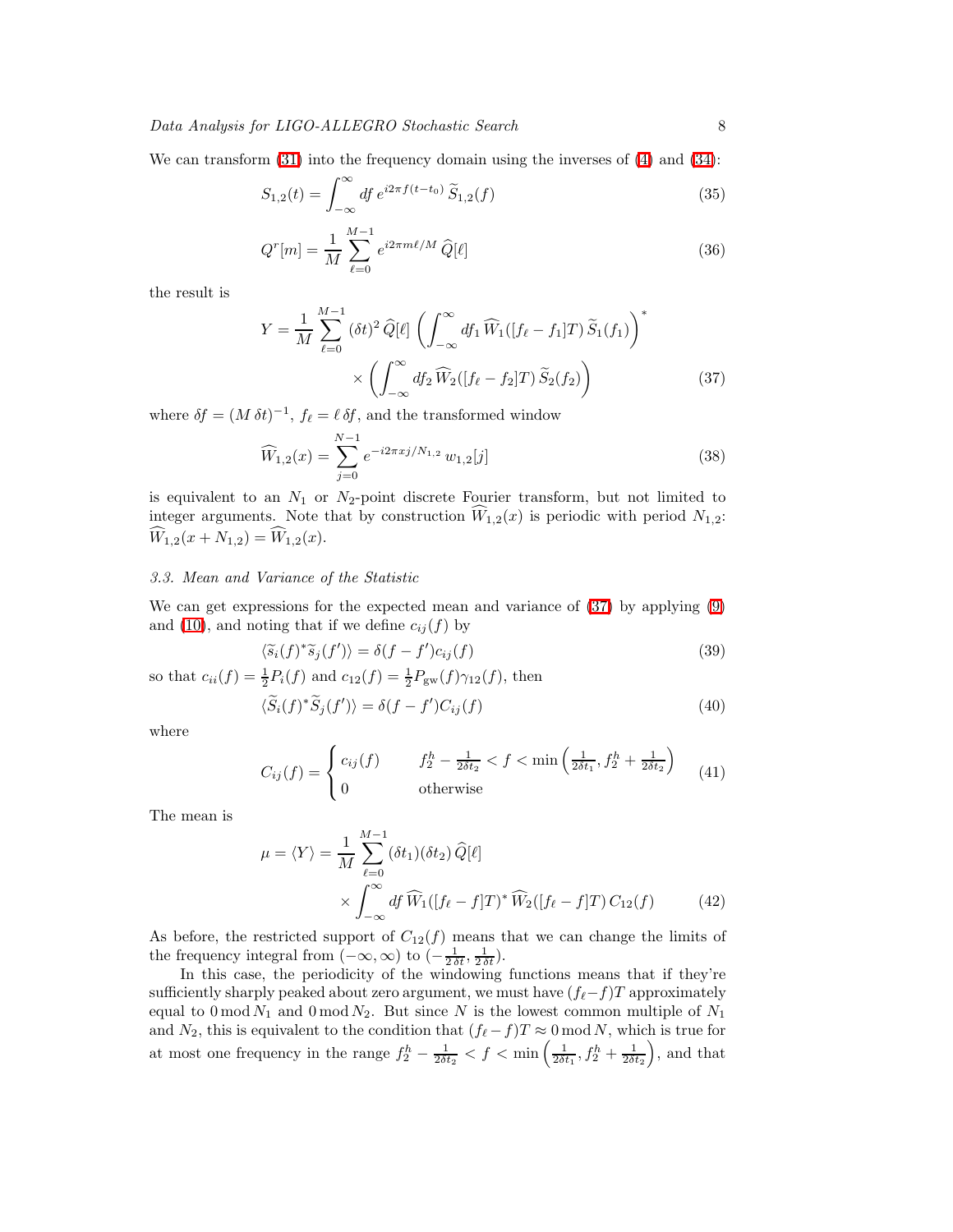frequency is always the positive  $f_{\ell}$ . The windowing thus allows us to replace  $C_{12}(f)$ with  $C_{12}(f_{\ell})$  in [\(42\)](#page-9-1) and obtain

$$
\mu \approx \frac{1}{M} \sum_{\ell=\ell_{\min}}^{\ell_{\min}} (\delta t_1)(\delta t_2) \widehat{Q}[\ell] c_{12}(f_{\ell})
$$
  
 
$$
\times \int_{-1/(2 \delta t)}^{1/(2 \delta t)} df \widehat{W}_1([f_{\ell} - f]T)^* \widehat{W}_2([f_{\ell} - f]T)
$$
(43)

where the limits on the sum over  $\ell$  are those such that

$$
f_2^h - \frac{1}{2\delta t_2} < f_\ell < \min\left(\frac{1}{2\delta t_1}, f_2^h + \frac{1}{2\delta t_2}\right) \tag{44}
$$

The integral can be evaluated [using [\(38\)](#page-9-2)] as

$$
\int_{-1/(2\delta t)}^{1/(2\delta t)} df \,\widehat{W}_1([f_\ell - f]T)^* \widehat{W}_2([f_\ell - f]T)
$$
\n
$$
= \sum_{j=0}^{N_1-1} \sum_{k=0}^{N_2-1} w_1[j]w_2[k] \int_{-1/(2\delta t)}^{1/(2\delta t)} df \, e^{i2\pi (f_\ell - f)(jr_1 - kr_2)\delta t}
$$
\n
$$
= \frac{1}{\delta t} \sum_{j=0}^{N_1-1} \sum_{k=0}^{N_2-1} \delta_{jr_1, kr_2} w_1[j]w_2[k] = \frac{1}{\delta t} \frac{N}{r_1 r_2} \overline{w_1 w_2}
$$
\n(45)

Note that the average of the product of the windows is taken only over the points for which both windows "coëxist" given their different sampling rates:

$$
\overline{w_1 w_2} = \frac{r_1 r_2}{N} \sum_{n=0}^{N/(r_1 r_2) - 1} w_1[n r_2] w_2[n r_1]
$$
\n(46)

<span id="page-10-0"></span>This then tells us

$$
\mu \approx \overline{w_1 w_2} \frac{T}{2} \sum_{\ell=\ell_{\rm min}}^{\ell_{\rm max}} \delta f \left(\delta t \,\widehat{Q}[\ell]\right) \gamma(f_\ell) \, P_{\rm gw}(f_\ell) \tag{47}
$$

where we have used again the definition  $\delta f = 1/(M \delta t)$ .

As before, we can identify [\(47\)](#page-10-0) (up to the factor of  $\overline{w_1w_2}$ ) as a discrete approximation to the usual continuous-time expression if we note that [\(34\)](#page-8-2) relates the discrete and continuous Fourier transforms according to  $\delta t \,\widehat{Q}[\ell] \sim \widetilde{Q}(f_{\ell}).$ 

Note that if we design the filter in the frequency domain and chose  $\hat{Q}[\ell]$  to be real, [\(47\)](#page-10-0) tells us that the mean value of the statistic is real as long as any underlying correlation between the two data streams is time-symmetric. However, the bandpassing means that  $s_2(t)$  is complex, and therefore the statistic Y is as well.

Since Y is complex, we consider the variance of  $x := \text{Re } Y = \frac{Y + Y^*}{2}$  $rac{+Y}{2}$  and  $y := \text{Im } Y = \frac{Y - Y^*}{2}$  $\frac{Y^*}{2}$  separately. This ultimately comes down to calculating  $\langle Y^2 \rangle$ and  $\langle YY^* \rangle$ , and specifically the contribution from the auto-correlations.

In fact, the dominant contribution to  $\langle Y^2 \rangle$  vanishes because it contains  $\langle \widetilde{S}_2(f')\widetilde{S}_2(f)\rangle$ . Now, this is zero unless both f and f' lie in the range  $[f_2^h - \frac{1}{2\delta t_2}, f_2^h + \frac{1}{2\delta t_2}]$ , which in particular means both f and f' are positive. If it lies in that range, it is equal to

$$
\langle \widetilde{s}_2(f')\widetilde{s}_2(f)\rangle = \langle \widetilde{s}_2(-f')^*\widetilde{s}_2(f)\rangle = \delta(f+f')\frac{P_2(|f|)}{2}
$$
(48)